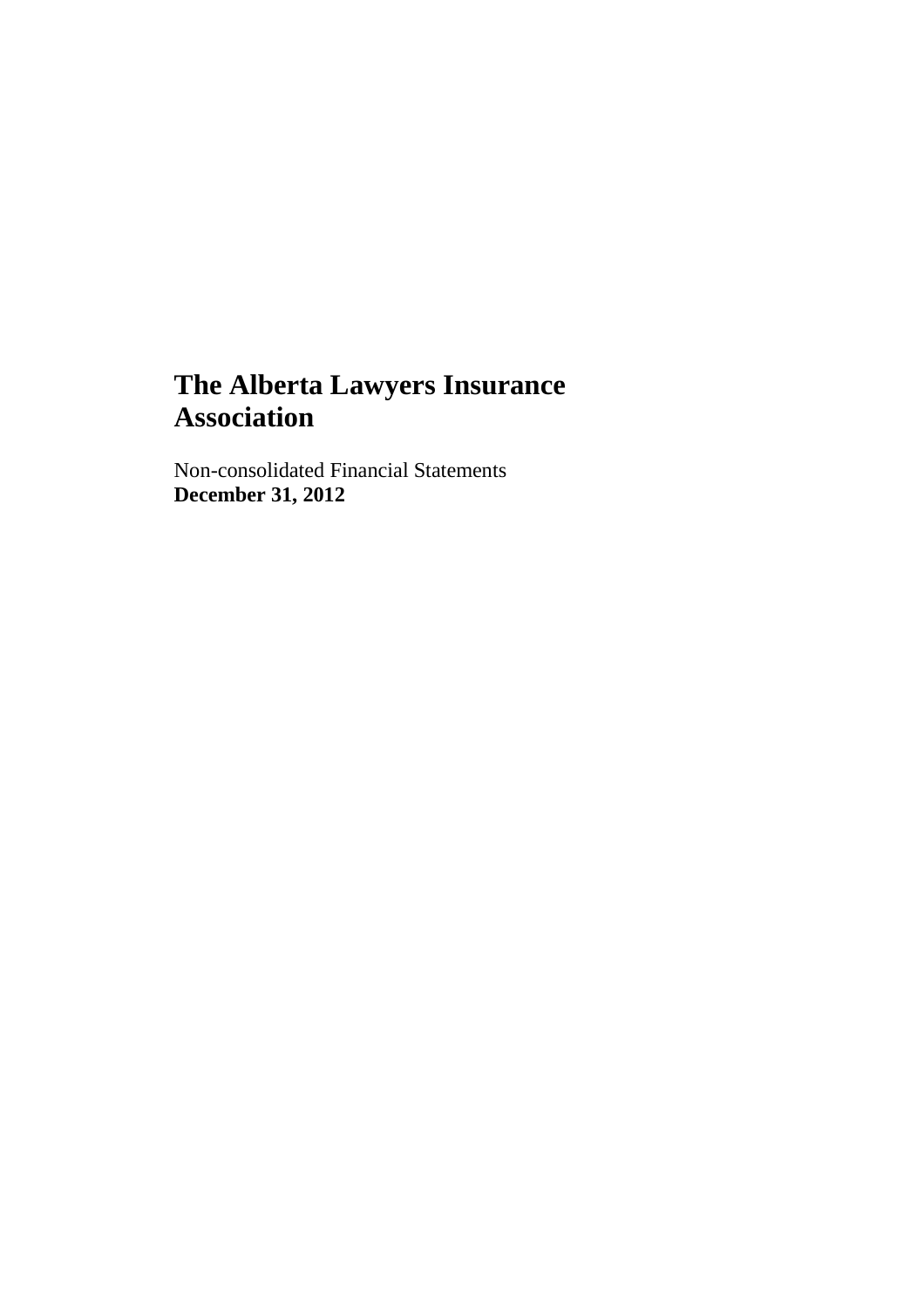

April 11, 2013

#### **Independent Auditor's Report**

#### **To the Directors of The Alberta Lawyers Insurance Association**

We have audited the accompanying non-consolidated financial statements of The Alberta Lawyers Insurance Association, which comprise the non-consolidated balance sheet as at December 31, 2012 and the non-consolidated statements of revenue, expenses and unrestricted net assets and cash flows for the six month period ended December 31, 2012, and the related notes, which comprise a summary of significant accounting policies and other explanatory information.

#### **Management's responsibility for the non-consolidated financial statements**

Management is responsible for the preparation and fair presentation of these non-consolidated financial statements in accordance with Canadian accounting standards for not-for-profit organizations, and for such internal control as management determines is necessary to enable the preparation of nonconsolidated financial statements that are free from material misstatement, whether due to fraud or error.

#### **Auditor's responsibility**

Our responsibility is to express an opinion on these non-consolidated financial statements based on our audit. We conducted our audit in accordance with Canadian generally accepted auditing standards. Those standards require that we comply with ethical requirements and plan and perform the audit to obtain reasonable assurance about whether the non-consolidated financial statements are free from material misstatement.

An audit involves performing procedures to obtain audit evidence about the amounts and disclosures in the non-consolidated financial statements. The procedures selected depend on the auditor's judgment, including the assessment of the risks of material misstatement of the non-consolidated financial statements, whether due to fraud or error. In making those risk assessments, the auditor considers internal control relevant to the entity's preparation and fair presentation of the non-consolidated financial statements in order to design audit procedures that are appropriate in the circumstances, but not for the purpose of expressing an opinion on the effectiveness of the entity's internal control. An audit also includes evaluating the appropriateness of accounting policies used and the reasonableness of accounting estimates made by management, as well as evaluating the overall presentation of the nonconsolidated financial statements.

We believe that the audit evidence we have obtained is sufficient and appropriate to provide a basis for our audit opinion.

*PricewaterhouseCoopers LLP 111 5th Avenue SW, Suite 3100, Calgary, Alberta, Canada T2P 5L3 T: +1 403 509 7500, F: +1 403 781 1825*

"PwC" refers to PricewaterhouseCoopers LLP, an Ontario limited liability partnership.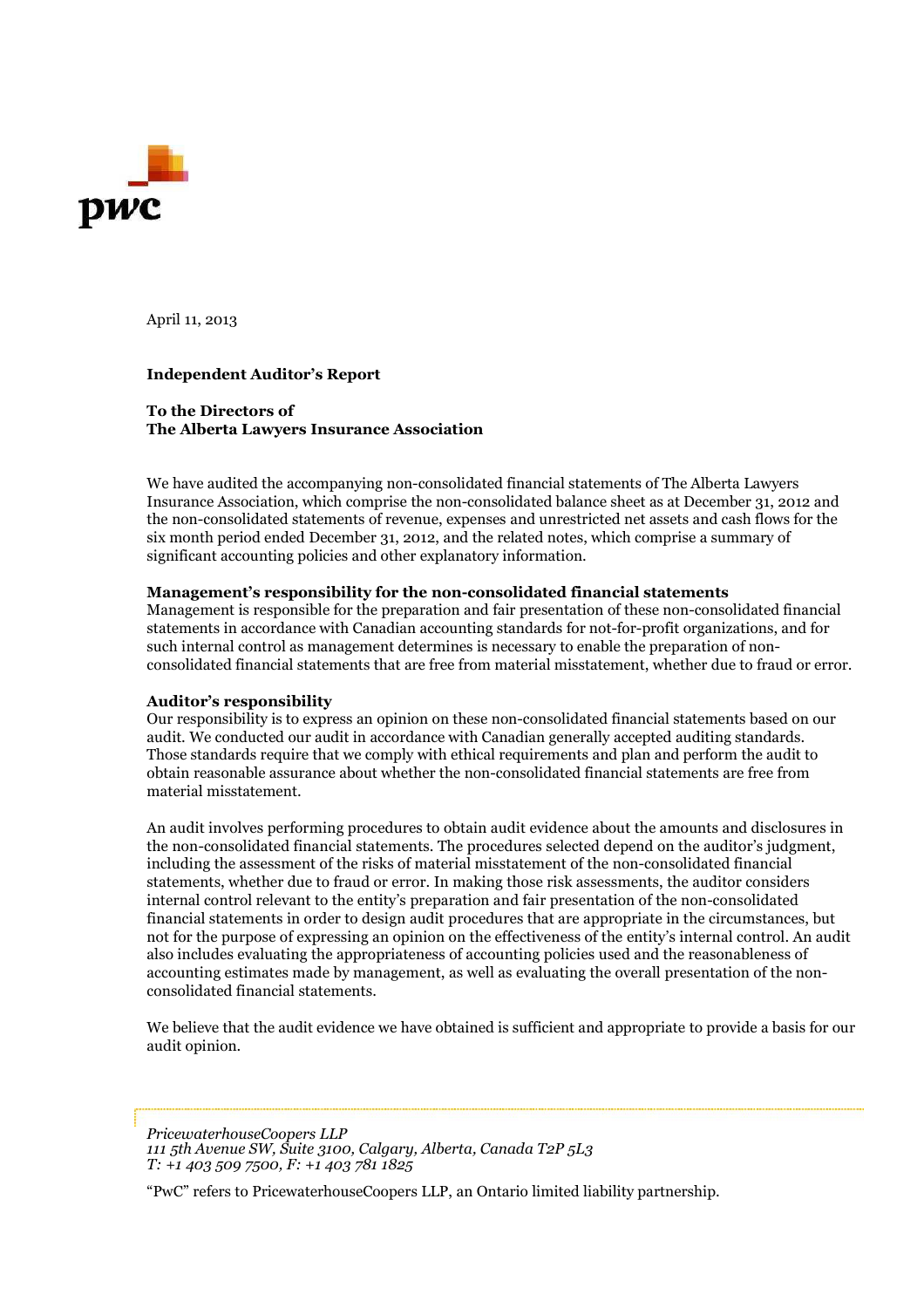

#### **Opinion**

In our opinion, the non-consolidated financial statements present fairly, in all material respects, the financial position of The Alberta Lawyers Insurance Association as at December 31, 2012 and the results of its operations and its cash flows for the six month period ended December 31, 2012 in accordance with Canadian accounting standards for not-for-profit organizations.

#### **Comparative information**

Without modifying our opinion, we draw attention to note 2 to the non-consolidated financial statements, which describes that The Alberta Lawyers Insurance Association adopted Canadian accounting standards for not-for-profit organizations on July 1, 2012 with a transition date of July 1, 2011. These standards were applied retrospectively by management to the comparative information in these non-consolidated financial statements, including the non-consolidated balance sheet as at June 30, 2012 and July 1, 2011, and the non-consolidated statements of revenue, expenses and net assets and cash flows for the year ended June 30, 2012 and related disclosures. We were not engaged to report on the restated comparative information, and as such, it is unaudited.

Pricewaterhouse Coopers LLP

**Chartered Accountants**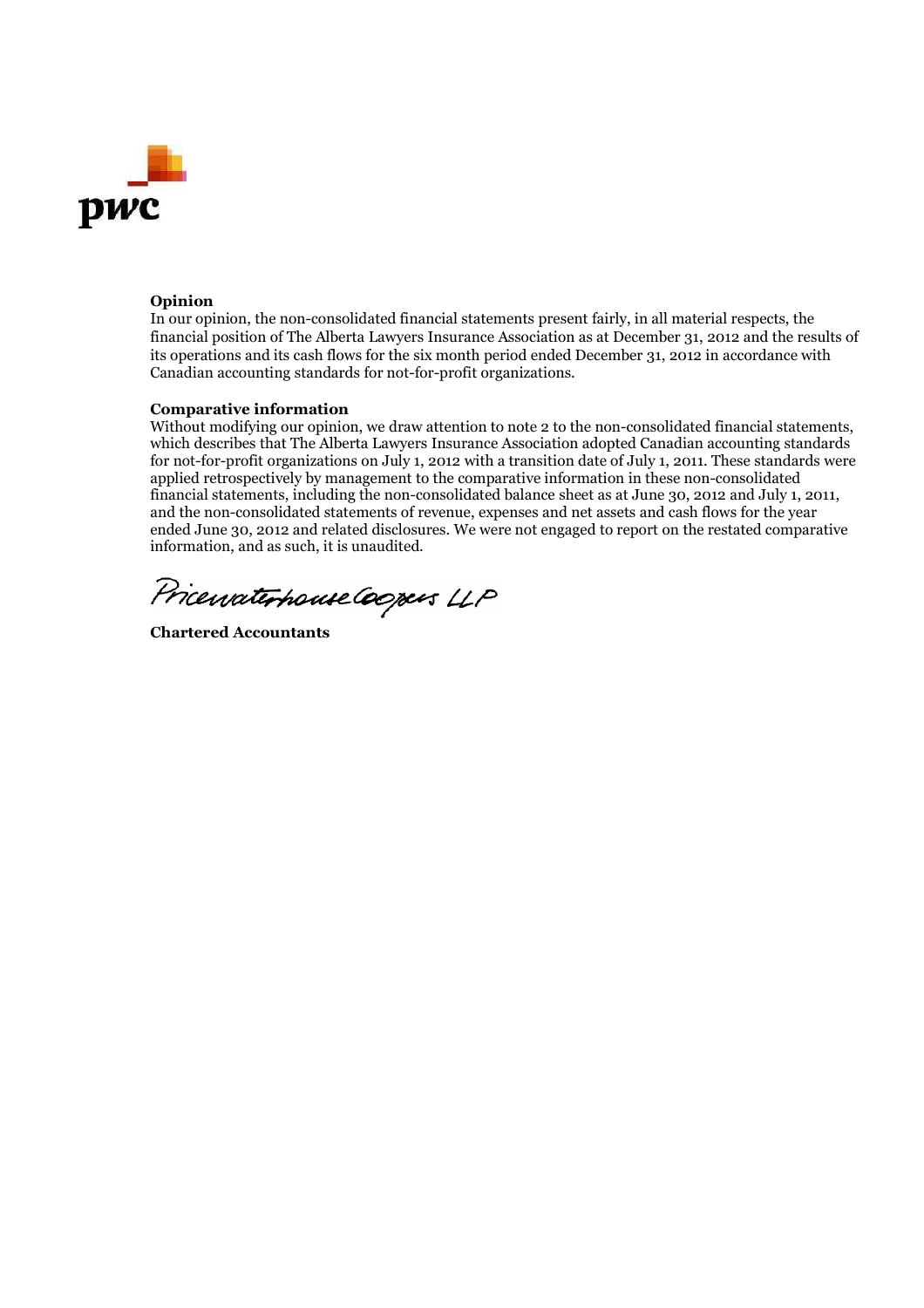Non-consolidated Balance Sheet **As at December 31, 2012**

|                                                                                                                                                                                                         | December 31,<br>2012<br>\$                            | <b>June 30,</b><br>2012<br>\$<br>$(unaudited -$<br>note $2)$ | July 1,<br>2011<br>\$<br>(unaudited -<br>note $2)$ |
|---------------------------------------------------------------------------------------------------------------------------------------------------------------------------------------------------------|-------------------------------------------------------|--------------------------------------------------------------|----------------------------------------------------|
| <b>Assets</b>                                                                                                                                                                                           |                                                       |                                                              |                                                    |
| <b>Current assets</b><br>Cash and cash equivalents<br>Accounts receivable<br>Accrued interest<br>Prepaid expenses<br>Due from 1452597 Alberta Ltd. (note 8)<br>Due from Law Society of Alberta (note 8) | 16,672,469<br>978,135<br>313,109<br>549,218<br>17,429 | 22,548,481<br>6,141,080<br>359,831<br>1,124<br>547,074       | 19,191,808<br>5,014,580<br>350,407<br>543,257      |
|                                                                                                                                                                                                         | 18,530,360                                            | 29,597,590                                                   | 25,100,052                                         |
| <b>Investments</b> (note 4)                                                                                                                                                                             | 91,632,776                                            | 85,788,717                                                   | 84,892,443                                         |
| <b>Capital assets</b> (note 5)                                                                                                                                                                          | 27,745                                                | 35,042                                                       | 40,125                                             |
|                                                                                                                                                                                                         | 110,190,881                                           | 115,421,349                                                  | 110,032,620                                        |
| <b>Liabilities and Net Assets</b>                                                                                                                                                                       |                                                       |                                                              |                                                    |
| <b>Current liabilities</b><br>Accounts payable and accrued liabilities<br>Due to The Law Society of Alberta (note 8)<br>Levy Deficiency (note 7)<br>Deferred revenue                                    | 123,984<br>1,657,694<br>10,058,245                    | 801,674<br>28,128<br>19,498,710                              | 457,692<br>25,253<br>18,330,851                    |
|                                                                                                                                                                                                         | 11,839,923                                            | 20,328,512                                                   | 18,813,796                                         |
| <b>Reserve for claims and related costs (note 7)</b><br>Net assets<br>Unrestricted<br>Share capital (note 6)                                                                                            | 64,338,000<br>34,012,938<br>20                        | 62,620,000<br>32,472,817<br>20                               | 55,354,000<br>35,864,804<br>20                     |
|                                                                                                                                                                                                         |                                                       |                                                              | 35,864,824                                         |
|                                                                                                                                                                                                         | 34,012,958                                            | 32,472,837                                                   |                                                    |

## **Approved by the Board of Directors**

\_\_\_\_\_\_\_\_\_\_\_\_\_\_\_\_\_\_\_\_\_\_\_\_\_\_\_\_\_\_\_\_\_\_\_ Director \_\_\_\_\_\_\_\_\_\_\_\_\_\_\_\_\_\_\_\_\_\_\_\_\_\_\_\_\_\_\_\_\_\_\_ Director

The accompanying notes are an integral part of the financial statements.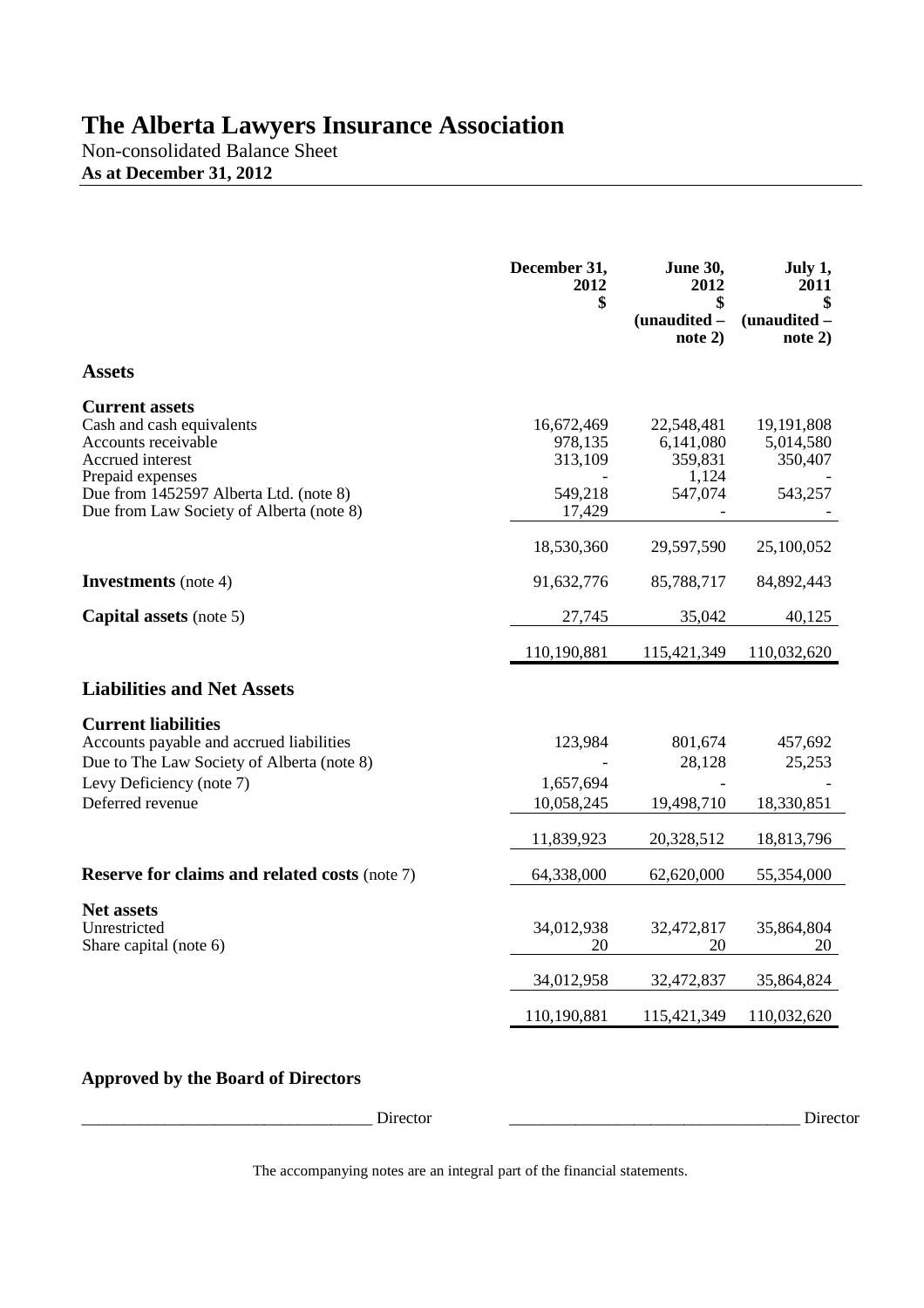Non-consolidated Statement of Revenue, Expenses and Unrestricted Net Assets **For the six months ended December 31, 2012**

|                                                                                     | <b>December</b><br>2012<br>\$ | For the year<br>ended<br><b>June 30,</b><br>2012<br>\$<br>(unaudited -<br>note $2)$ |
|-------------------------------------------------------------------------------------|-------------------------------|-------------------------------------------------------------------------------------|
| <b>Revenue</b>                                                                      |                               |                                                                                     |
| Annual levy                                                                         | 10,158,321                    | 18,888,275                                                                          |
| Investment income                                                                   | 5,355,230                     | 5,487,845                                                                           |
|                                                                                     | 15,513,551                    | 24,376,120                                                                          |
| <b>Expenses</b>                                                                     |                               |                                                                                     |
| Provision for claims and related costs (note 7)                                     | 9,775,412                     | 19,982,475                                                                          |
| Premium paid to the Canadian Lawyers Insurance Association                          | 2,422,728                     | 4,417,920                                                                           |
| Salaries and employee benefits                                                      | 886,550                       | 1,813,032                                                                           |
| Management fee (note 8)<br>Investment counsel fee                                   | 678,000<br>131,215            | 1,337,360<br>244,750                                                                |
| Professional fees                                                                   | 74,394                        | 112,829                                                                             |
| Administration                                                                      | 56,614                        | 131,812                                                                             |
| Amortization                                                                        | 7,297                         | 28,855                                                                              |
| Loss prevention                                                                     | 2,400                         | 19,575                                                                              |
| Bad debt recovery                                                                   |                               | (1,482)                                                                             |
|                                                                                     | 14,034,610                    | 28,087,126                                                                          |
| Excess (deficiency) of revenue over expenses for the period<br>before the following | 1,478,941                     | (3,711,006)                                                                         |
| Unrealized gain on the fair market value of investments                             | 61,180                        | 319,019                                                                             |
| Excess (deficiency) of revenue over expenses for the period                         | 1,540,121                     | (3,391,987)                                                                         |
| Unrestricted net assets – beginning of period                                       | 32,472,817                    | 35,864,804                                                                          |
| Unrestricted net assets – end of period                                             | 34,012,938                    | 32,472,817                                                                          |

The accompanying notes are an integral part of the financial statements.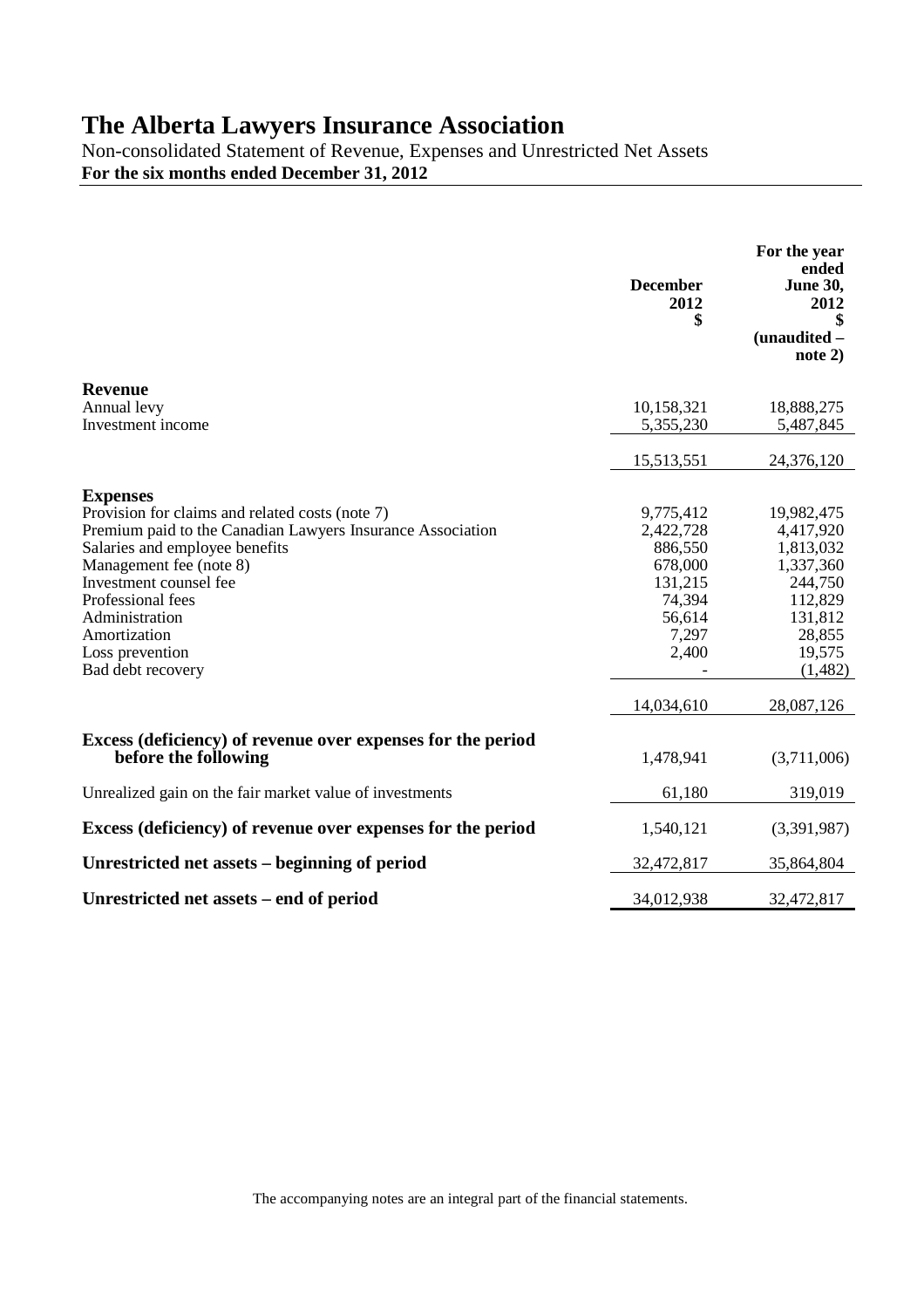Non-consolidated Statement of Cash Flows **For the six months ended December 31, 2012**

|                                                                                                                                                       | <b>December</b><br>2012<br>\$                 | For the year<br>ended<br><b>June 30,</b><br>2012<br>\$<br>(unaudited -<br>note 2) |
|-------------------------------------------------------------------------------------------------------------------------------------------------------|-----------------------------------------------|-----------------------------------------------------------------------------------|
| Cash provided by (used in)                                                                                                                            |                                               |                                                                                   |
| <b>Operating activities</b><br>Excess (deficiency) of revenue over expenses for the period<br>Items not affecting cash                                | 1,540,121                                     | (3,391,987)                                                                       |
| Amortization<br>Gain on sale of investments<br>Unrealized gain on fair market value of investments<br>Provision for claims and related costs (note 7) | 7,297<br>(3,641,526)<br>(61,180)<br>9,775,412 | 28,855<br>(2,484,840)<br>(319,019)<br>19,982,475                                  |
|                                                                                                                                                       | 7,620,124                                     | 13,815,484                                                                        |
| Changes in non-cash working capital items<br>Claims and related costs paid $-$ net of recoveries (note 7)                                             | (4,955,065)<br>(6,399,718)                    | 373,850<br>(12,716,475)                                                           |
|                                                                                                                                                       | (3,734,659)                                   | 1,472,859                                                                         |
| <b>Investing activities</b><br>Proceeds on disposal of investments<br>Purchase of investments<br>Purchase of capital assets                           | 28,454,367<br>(30,595,720)                    | 23,150,031<br>(21, 242, 445)<br>(23, 772)                                         |
|                                                                                                                                                       | (2, 141, 353)                                 | 1,883,814                                                                         |
| (Decrease) increase in cash and cash equivalents                                                                                                      | (5,876,012)                                   | 3,356,673                                                                         |
| Cash and cash equivalents – beginning of period                                                                                                       | 22,548,481                                    | 19,191,808                                                                        |
| Cash and cash equivalents – end of period                                                                                                             | 16,672,469                                    | 22,548,481                                                                        |
| Cash and cash equivalents are comprised of<br>Cash<br>Short-term investments                                                                          | 1,489,942<br>15,182,527                       | 8,557,168<br>13,991,313                                                           |
|                                                                                                                                                       | 16,672,469                                    | 22,548,481                                                                        |
| Interest received                                                                                                                                     | 969,307                                       | 2,047,465                                                                         |

The accompanying notes are an integral part of the financial statements.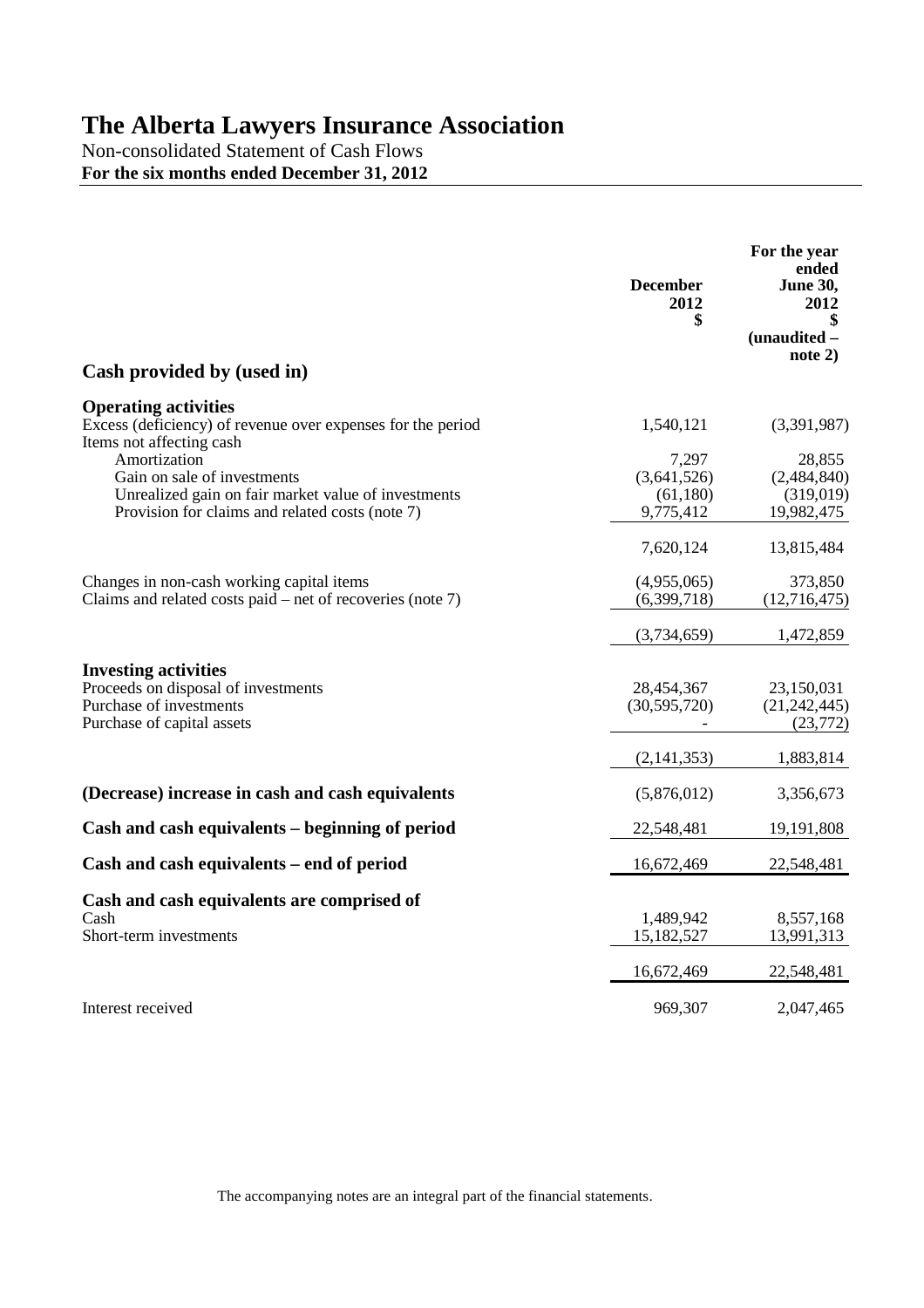Notes to Non-consolidated Financial Statements **For the six months ended December 31, 2012**

## **1 General**

The Alberta Lawyers Insurance Association (the "Association") was incorporated on June 6, 1988 under Part 9 of the Companies Act of Alberta, chapter C-21, RSA 2000. On January 30, 2006, the Association was converted from a company limited by guarantee to a company limited by shares (see note 6). The Association administers a program under which active members of the Law Society of Alberta (the "Law Society") in private practice (insured lawyers) have mandatory coverage for errors and omissions of \$1,000,000 per occurrence, with an annual aggregate limit of \$2,000,000. The Association has contracted with the Canadian Lawyers Insurance Association ("CLIA") for group coverage subject to a group deductible of \$300,000 for each claim. The Association is subject to premiums and other assessments that may arise from the agreement with CLIA. The Association meets the qualifications of a non-profit organization as defined by the Income Tax Act and as such is exempt from taxes. The financial statements of the Association are prepared on a non-consolidated basis (refer to Note 8 "Related Party Transactions").

On June  $9<sup>th</sup>$ , 2012, the Board of Directors of the Association approved a change in the fiscal year-end of the Association to December  $31<sup>st</sup>$  to be effective as at December 31, 2012.

### **2 Transition to accounting standards for not-for-profit organizations**

Effective July 1, 2012, the Association elected to adopt Canadian accounting standards for not-for-profit organizations (ASNPO) as issued by the Canadian Accounting Standards Board. The accounting policies selected under this framework have been applied consistently and retrospectively as if these policies had always been in effect.

At the date of transition, the Association has elected to designate all investments to be measured at fair value. As this is the same method used prior to the change in accounting framework, there are no adjustments to the non-consolidated balance sheet or the non-consolidated statements of revenue, expenses and unrestricted net assets and cash flows.

The Organization has not utilized any transitional exemptions on the adoption of ASNPO. There were no adjustments to the balance sheet, the statement of revenue, expenses and unrestricted net assets, or the statement of cash flows.

The comparative figures are marked as unaudited as no audit procedures were performed over the comparative figures under Canadian accounting standards for not-for-profit organizations. An unmodified audit report was issued for the financial statements for the year ended June 30, 2012 dated November 29, 2012, under the Canadian Generally Accepted Accounting Principles in force at that time, Canadian Institute of Chartered Accountants' Handbook Part V, Pre-changeover accounting standards.

### **3 Summary of significant accounting policies**

### **Revenue recognition**

The levy is determined prior to July  $1<sup>st</sup>$  annually, the commencement of the policy year, and amounts are due from insured lawyers prior to that date. Levy revenue is recorded evenly throughout the fiscal year. Amounts received or receivable from insured lawyers that pertain to the period subsequent to fiscal year end are deferred and recorded as revenue in the next fiscal year.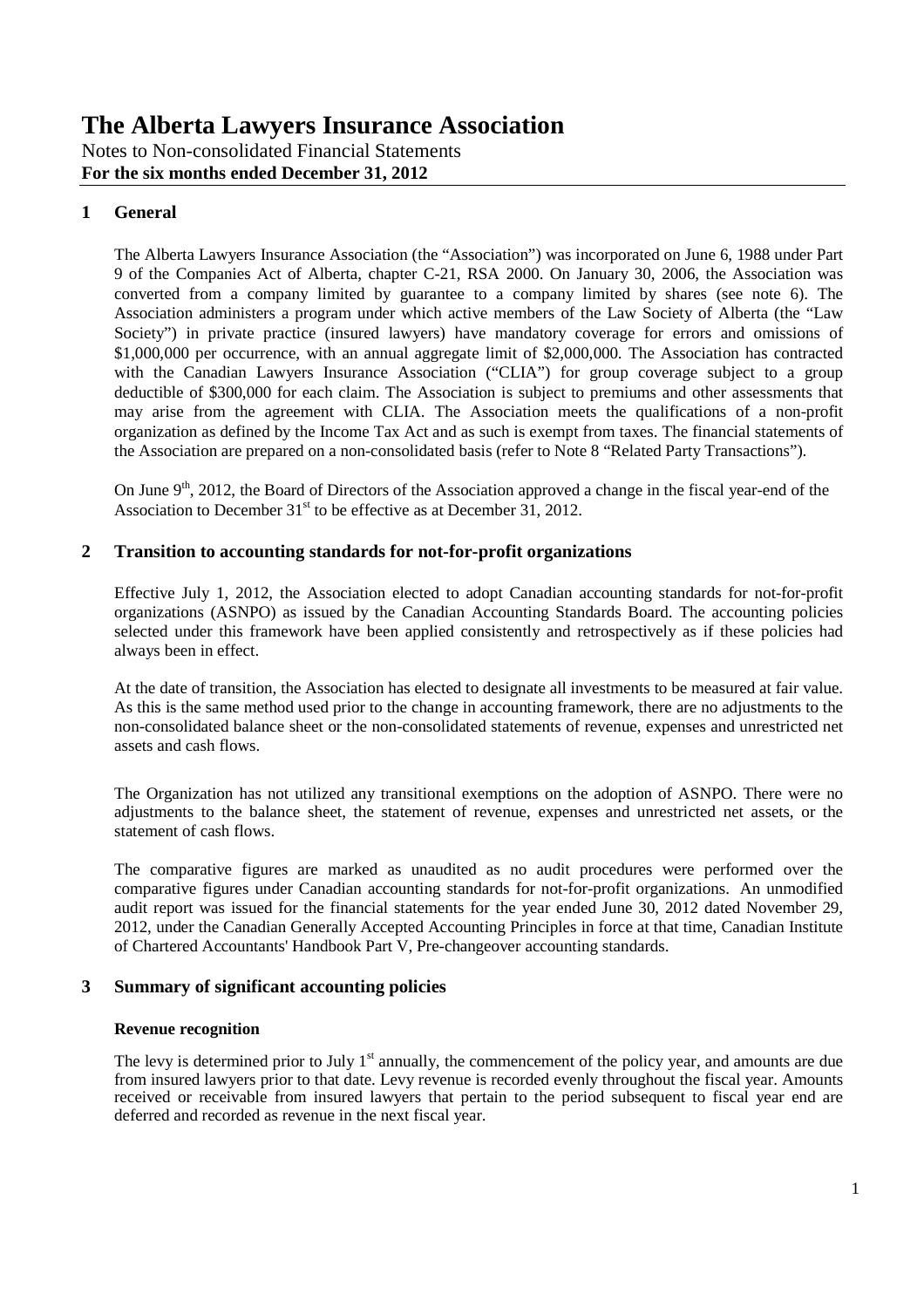Notes to Non-consolidated Financial Statements **For the six months ended December 31, 2012**

#### **Investment income**

Investment income comprises of interest, dividends, fund distributions, and gains and losses realized on the disposal of investments. Interest and dividends earned on investments are included as revenue on an accrual basis. The change in fair value of investments is recorded in the statement of revenue, expenses and net assets as an unrealized gain (loss).

#### **Reserve and Provision for claims and related costs**

The provision for claims and related costs is based upon the change from year to year in the reserve for claims and related costs. The reserve value is the determined discounted cost of possible claims and related costs as at the end of the fiscal year determined by actuarial valuation.

The Association has engaged a third party actuary to provide an annual valuation of the reserve for claims and related costs in accordance with the standards of practice adopted by the Canadian Institute of Actuaries. For the purpose of the actuarial valuation, the actuary is making use of certain information contained in the Association's financial records.

#### **Recoveries**

Recoveries for claims and related costs from insurers and other third parties are recorded when they can be reasonably estimated and collectability is reasonably assured. Otherwise, the recovery is recorded when received.

#### **Cash and cash equivalents**

Cash and cash equivalents include cash and short-term investments comprised of treasury bills that are readily convertible to known amounts of cash and have an insignificant risk of change in value.

#### **Capital assets**

Capital assets are recorded at cost net of accumulated amortization. Amortization is calculated on a straightline basis at the following annual rates:

| Furniture and equipment | 20%     |
|-------------------------|---------|
| Computers               | 33 1/3% |

#### **Donated services**

A portion of the Association's work is dependent on the services of volunteers, in particular the significant contribution of the Benchers of the Law Society, the Insurance Committee, and the Claims Committee. These services are not normally purchased by the Association and, due to the difficulty in determining their fair value, donated services are not recognized in these financial statements.

#### **Use of estimates**

Some items in the financial statements are measured using management's best estimates based on assumptions that reflect the most probable set of economic conditions and planned course of action. The most significant of these is an estimate for the reserve for claims and related costs. It is possible, based on existing knowledge, that change in future conditions would require a material change in the recognized amounts of certain items.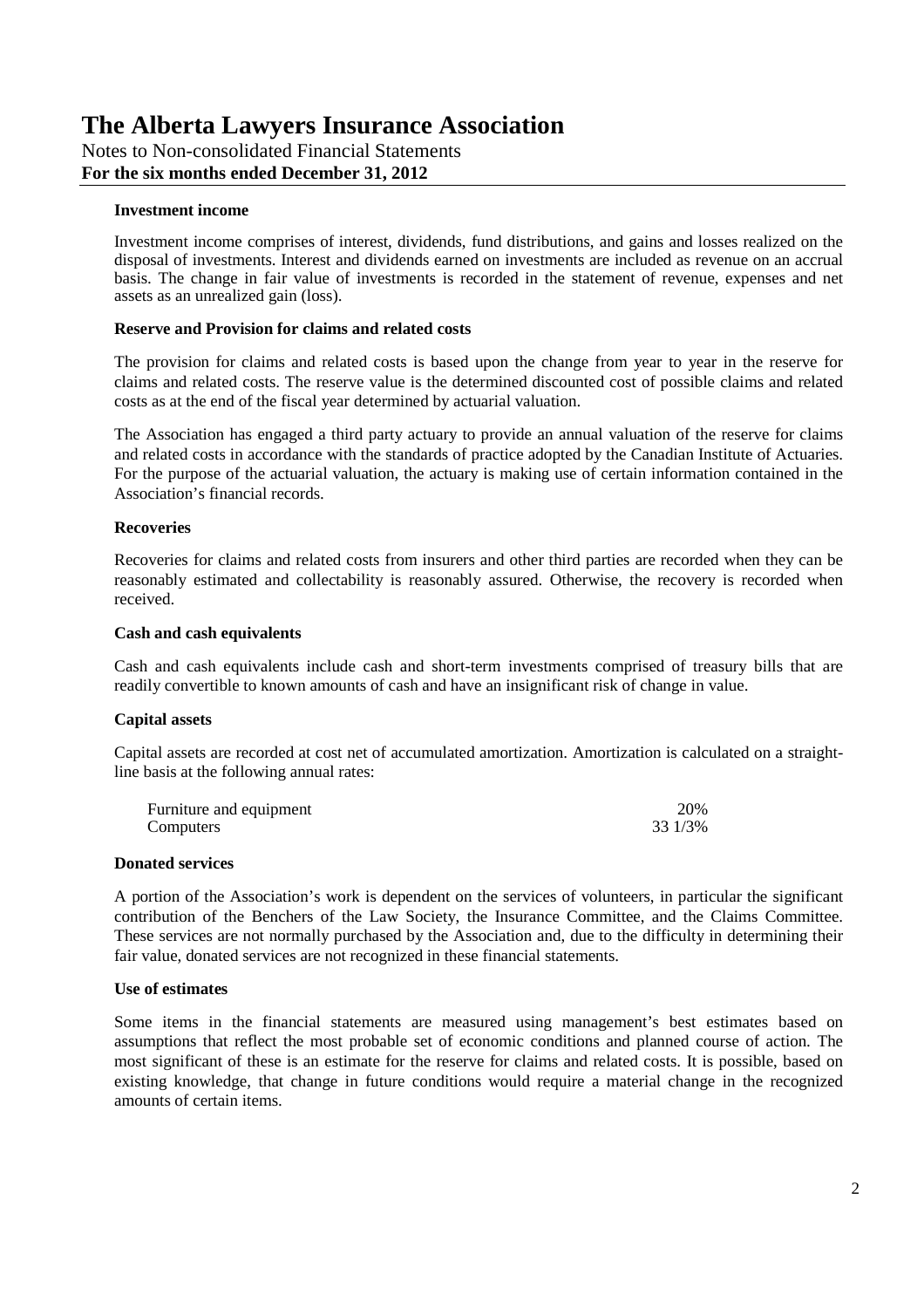Notes to Non-consolidated Financial Statements **For the six months ended December 31, 2012**

#### **Financial instruments**

The Association records cash and cash equivalents, accounts receivable, accrued interest, due from 1452597 Alberta Ltd., due to/from Law Society of Alberta and accounts payable and accrued liabilities at amortized cost. Amortization, if any, is recorded on a straight-line basis.

The Association's investments consist of equity securities, corporate bonds, municipal government bonds, provincial government bonds and federal government bonds. The investment in equity securities which are traded on an active market are recorded at fair value. The Association has elected to record the investments in corporate bonds, municipal government bonds, provincial government bonds and federal government bonds at fair value. Changes in fair value of the investments are recorded on the statement of revenue, expenses and unrestricted net assets.

Financial assets are tested for impairment at the end of each reporting period when there are indications that the assets may be impaired.

### **4 Investments**

The Association's investments are managed under contract with an investment manager. The Association's investments are carried at fair market value, subject to normal market fluctuations, and the statement of revenue, expenses, and net assets reports both realized and unrealized gains and losses on investments. The Association's investments consist of bonds and equity investments.

Investments are as follows:

|                                                  | <b>December</b><br>2012<br>\$ | June<br>2012<br>\$<br>$(unaudited -$<br>note $2)$ |
|--------------------------------------------------|-------------------------------|---------------------------------------------------|
| <b>Bonds denominated in Canadian dollars:</b>    |                               |                                                   |
| Corporate                                        | 19,706,962                    | 17,890,849                                        |
| Municipal government                             |                               | 2,205,140                                         |
| Provincial government                            | 14,609,022                    | 11,628,855                                        |
| Federal government                               | 16,515,487                    | 15,732,264                                        |
|                                                  | 50,831,471                    | 47, 457, 108                                      |
| <b>Equities denominated in Canadian dollars:</b> | 40,801,305                    | 38,331,609                                        |
|                                                  | 91,632,776                    | 85,788,717                                        |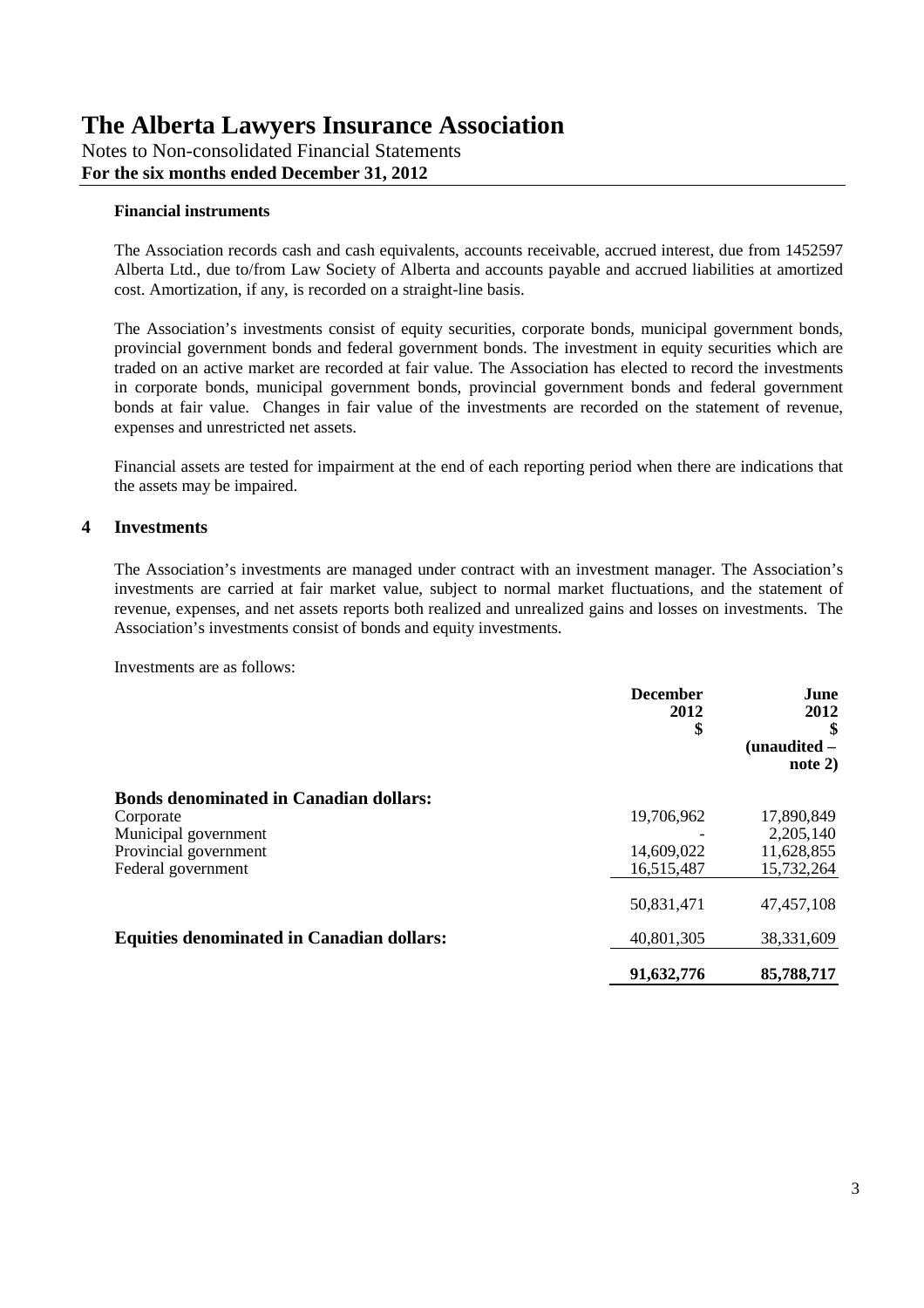Notes to Non-consolidated Financial Statements **For the six months ended December 31, 2012**

## **5 Capital assets**

|                                      | <b>December 31, 2012</b> |                                          |                  | June 30, 2012<br>$(unaudited -$<br>note $2)$ |
|--------------------------------------|--------------------------|------------------------------------------|------------------|----------------------------------------------|
|                                      | Cost<br>\$               | <b>Accumulated</b><br>amortization<br>\$ | <b>Net</b><br>\$ | <b>Net</b><br>\$                             |
| Furniture and equipment<br>Computers | 42,738<br>18,140         | 24,063<br>9,070                          | 18,675<br>9,070  | 22,949<br>12,093                             |
|                                      | 60,878                   | 33,133                                   | 27,745           | 35,042                                       |

## **6 Share capital**

On January 30, 2006, the Association was converted from a company limited by guarantee to a company limited by shares. As a result of this conversion, share capital of \$20 was issued representing four common shares; three shares issued to the Law Society and one common share issued to the person from time to time holding the office of Executive Director of the Law Society, as bare trustee for the Law Society.

### **7 Reserve for claims and related costs**

The change in the reserve for claims and related costs is summarized as follows:

|                                                                         | For the 6<br>months<br>ended<br><b>December</b><br>2012<br>\$ | For the year<br>ended<br>June<br>2012<br>\$<br>(unaudited -<br>note 2)    |
|-------------------------------------------------------------------------|---------------------------------------------------------------|---------------------------------------------------------------------------|
| Reserve for claims and related costs – beginning of period              | 62,620,000                                                    | 55,354,000                                                                |
| Claims paid and accrued<br>Related costs paid and accrued<br>Recoveries | (4,093,687)<br>(2,833,588)<br>527,557<br>(6,399,718)          | (10, 374, 493)<br>(5,284,602)<br>2,942,620<br>$\overline{(12, 716, 475)}$ |
| Increase due to claims experience                                       | 8,117,718                                                     | 19,982,475                                                                |
| Reserve for claims and related costs - end of period                    | 64,338,000                                                    | 62,620,000                                                                |
| Actuarial liability<br>Provision for incurred but unreported claims     | 58,549,000<br>5,789,000                                       | 58,937,000<br>4,223,000                                                   |
| <b>Reserve for claims and related costs</b>                             | 64,338,000                                                    | 62,620,000                                                                |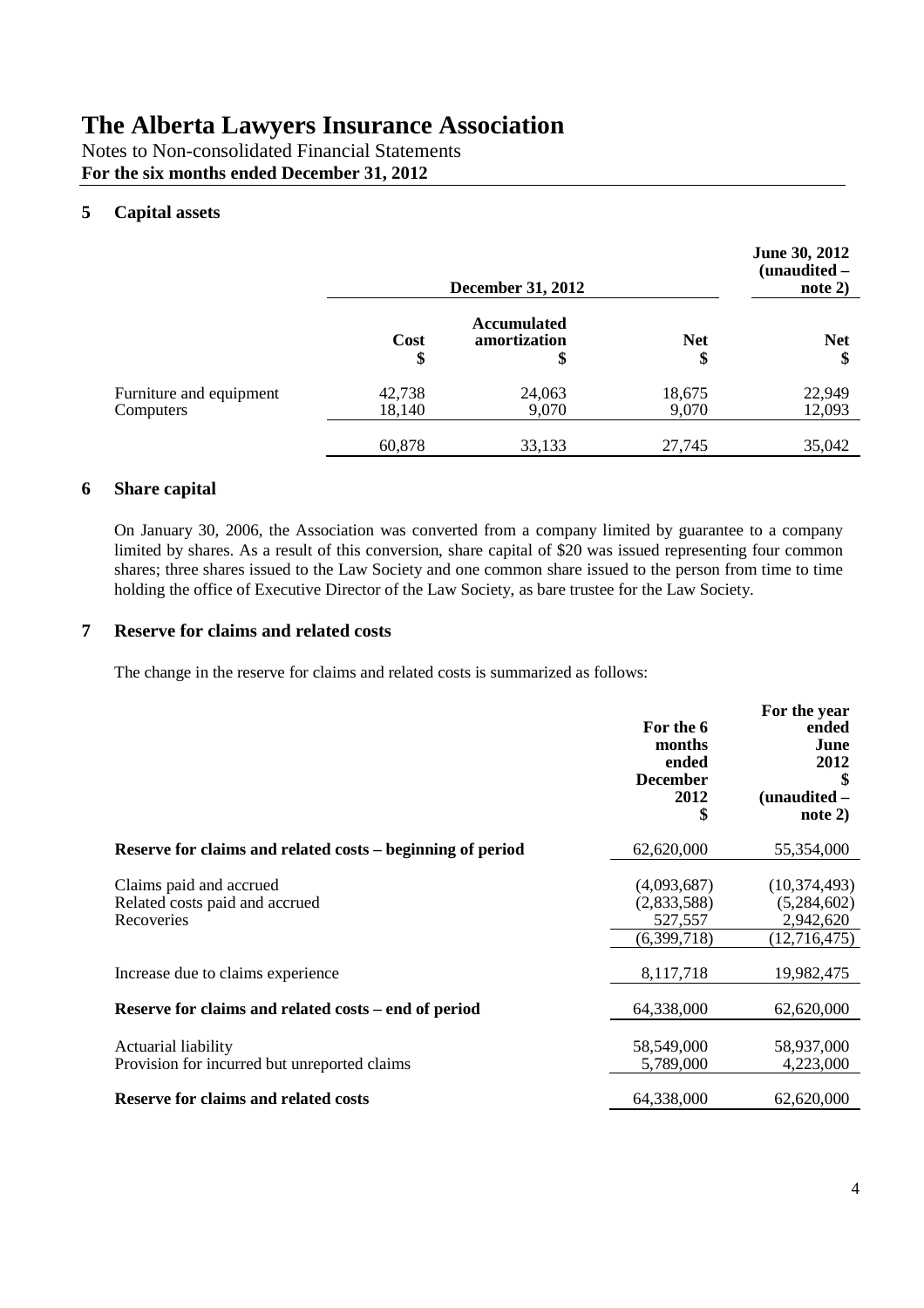## Notes to Non-consolidated Financial Statements **For the six months ended December 31, 2012**

Included in Provision for claims and related costs on the Non-consolidated statement of revenue, expenses and unrestricted net assets are the increase due to claims experience of \$8,117,718 (June 30, 2012 - \$19,982,475), and the levy deficiency recorded in the year of \$1,657,694 (June 30, 2012 - \$nil).

A portion of the reserve for claims and related costs is expected to be paid within the next fiscal year. This amount cannot be reasonably determined and therefore has not been included in current liabilities.

The discount rate applied by the actuary at December 31, 2012 is 3.15% (June 30, 2012 – 3.25%). The undiscounted reserve balance at December 31, 2012 is \$62,345,000 (June 30, 2012 – \$60,035,000).

### **8 Related party transactions**

As described in note 6, the Association is a wholly owned subsidiary of the Law Society. During the period, the Association paid the Law Society an amount of  $$678,000$  (year ended June 2012 – \$1,337,360) for management fees. The balance due from the Law Society at December 31 of \$17,429 (June 2012 – \$28,128 due to the Law Society) is non-interest bearing and due on demand.

The elected Benchers of the Law Society include members drawn from law firms across the province. These law firms may at times be engaged by the Association in the normal course of business. During the six month period ended December 31, 2012, expenses of \$1,617,919 (year ended June 30, 2012 - \$3,325,698) were incurred with these law firms.

1452597 Alberta Ltd. ("1452597") is a wholly owned subsidiary of the Association and was incorporated on February 12, 2009 under the Business Corporations Act. Share capital of \$1 consists of 100 common shares.

The sole purpose of 1452597 is to hold real property obtained under the terms of a claim settlement regarding the Association's insurance coverage for members of the Law Society. The claim will be concluded by selling the property and transferring the net proceeds to the Association at which time 1452597 will be wound up.

The Association does not consolidate the results of 1452597 in its financial statements as permitted by CICA 4450 "Reporting Controlled and Related Entities by Not-for-Profit Organizations" and CICA 4460 "Disclosure of Related Party Transactions". A summary of 1452597's financial information at December 31 is as follows:

|                                                                               | <b>December</b><br>2012<br>\$ | June<br>2012<br>$(unaudited -$<br>note $2)$ |  |
|-------------------------------------------------------------------------------|-------------------------------|---------------------------------------------|--|
| Assets                                                                        | 530,265                       | 530,265                                     |  |
| Liabilities                                                                   | 549,218                       | 547,074                                     |  |
| Net assets                                                                    | (18,953)                      | (16, 809)                                   |  |
| Expenses                                                                      | 2,144                         | 3,817                                       |  |
| Deficiency of revenues over expenditures                                      | (2, 144)                      | (3, 817)                                    |  |
| Cash flows from operating activities<br>Increase in cash and cash equivalents |                               | 265<br>265                                  |  |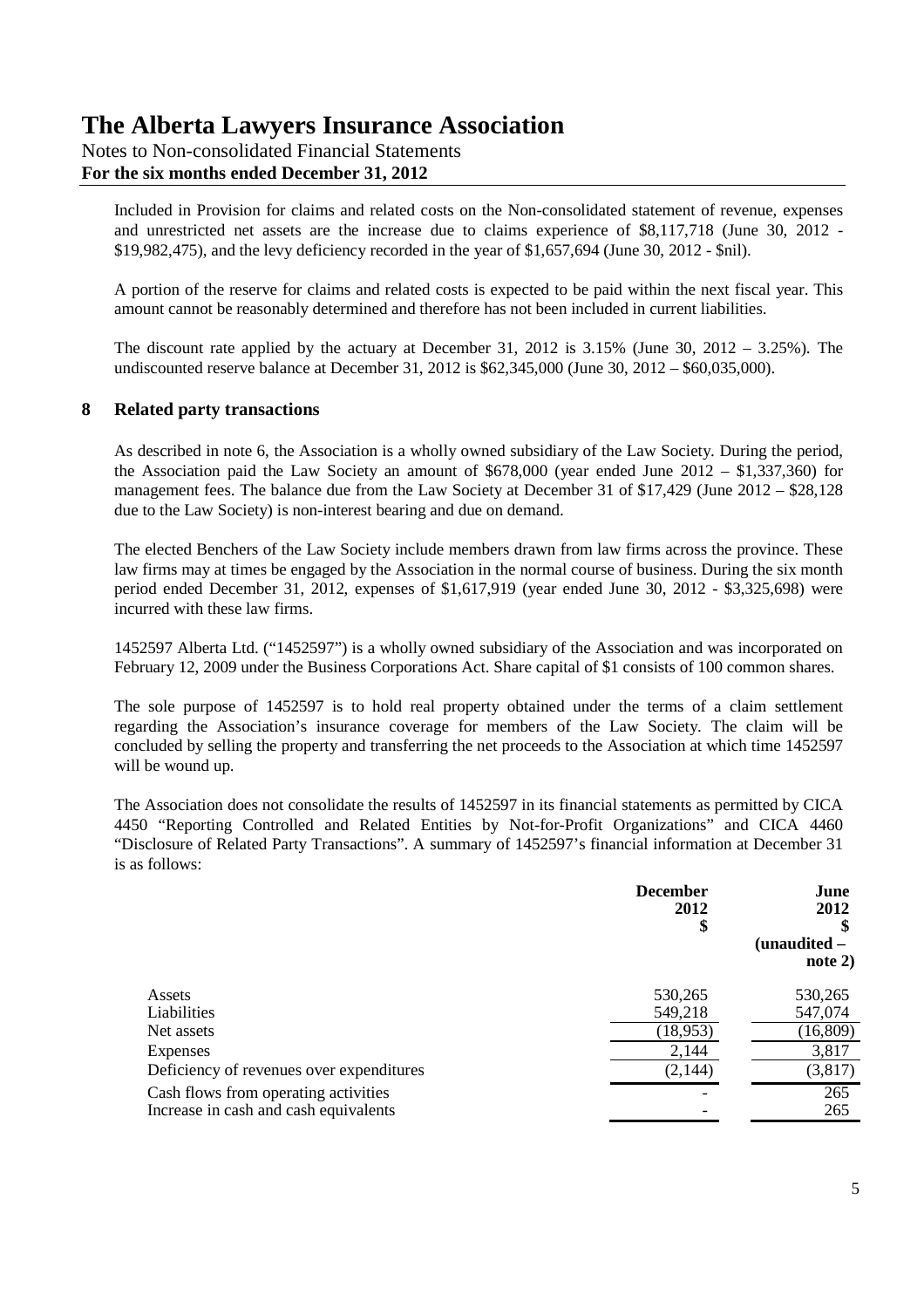Notes to Non-consolidated Financial Statements **For the six months ended December 31, 2012**

## **9 Financial instruments**

#### **Interest rate risk**

Treasury bills have a maturity date within a year from the balance sheet date and bear an interest rate of  $0.92\%$  (June  $2012 - 0.92\%$ ).

The Association is exposed to interest rate fluctuations on its floating rate long-term debt. Included in investments are fixed income bonds in the amount of \$50,831,471 (June 2012 – \$47,457,108). The maturity dates and interest rate ranges are as follows:

| Maturity dates (from balance sheet date)        | Interest rate    | <b>Market</b> | Interest rate                              | <b>Market</b> |
|-------------------------------------------------|------------------|---------------|--------------------------------------------|---------------|
|                                                 | range            | value         | range                                      | value         |
|                                                 | December 2012    |               | <b>June 2012</b><br>$(unaudited - note 2)$ |               |
| Within five years                               | $1.34 - 4.854\%$ | 20,618,629    | $3.66 - 5.25\%$                            | 19,662,626    |
| Greater than five years but less than ten years | $2.65 - 5.68\%$  | 16,946,085    | $2.65 - 5.68\%$                            | 16,330,038    |
| Greater than ten years                          | $1.50 - 4.70\%$  | 13,266,757    | $2.70 - 6.45\%$                            | 11,464,444    |
|                                                 |                  | 50,831,471    |                                            | 47, 457, 108  |

The Association manages the interest rate risk on fixed income bonds by engaging an investment manager who operates subject to investment parameters designed to mitigate this risk.

### **Price risk**

The investments of the Association are subject to price risk because changing interest rates impact the market value of the fixed rate investments, general economic conditions affect the market value of equity investments and currency exchange rates impact the market value of the investments denominated in currencies other than the Canadian dollar. The risk is mitigated by engaging an investment manager for the long term portfolio investments and by investing other funds in short term fixed rate products with high credit ratings.

### **Credit risk**

The Association, in the normal course of business, is exposed to credit risk from its customers. The Association's financial assets that are exposed to credit risk consist primarily of accounts receivable. The Association manages credit risk by maintaining bank accounts with reputable financial institutions, only investing in securities that are liquid, highly rated, traded in active markets and its accounts receivable are small and from reputable, credit-worthy members/organizations.

### **Liquidity risk**

The Association engages an investment manager to administer the investments it plans to hold for a long period of time. These investments are subject to liquidity risk if the Association is required to sell at a time that the market for these investments is unfavourable.